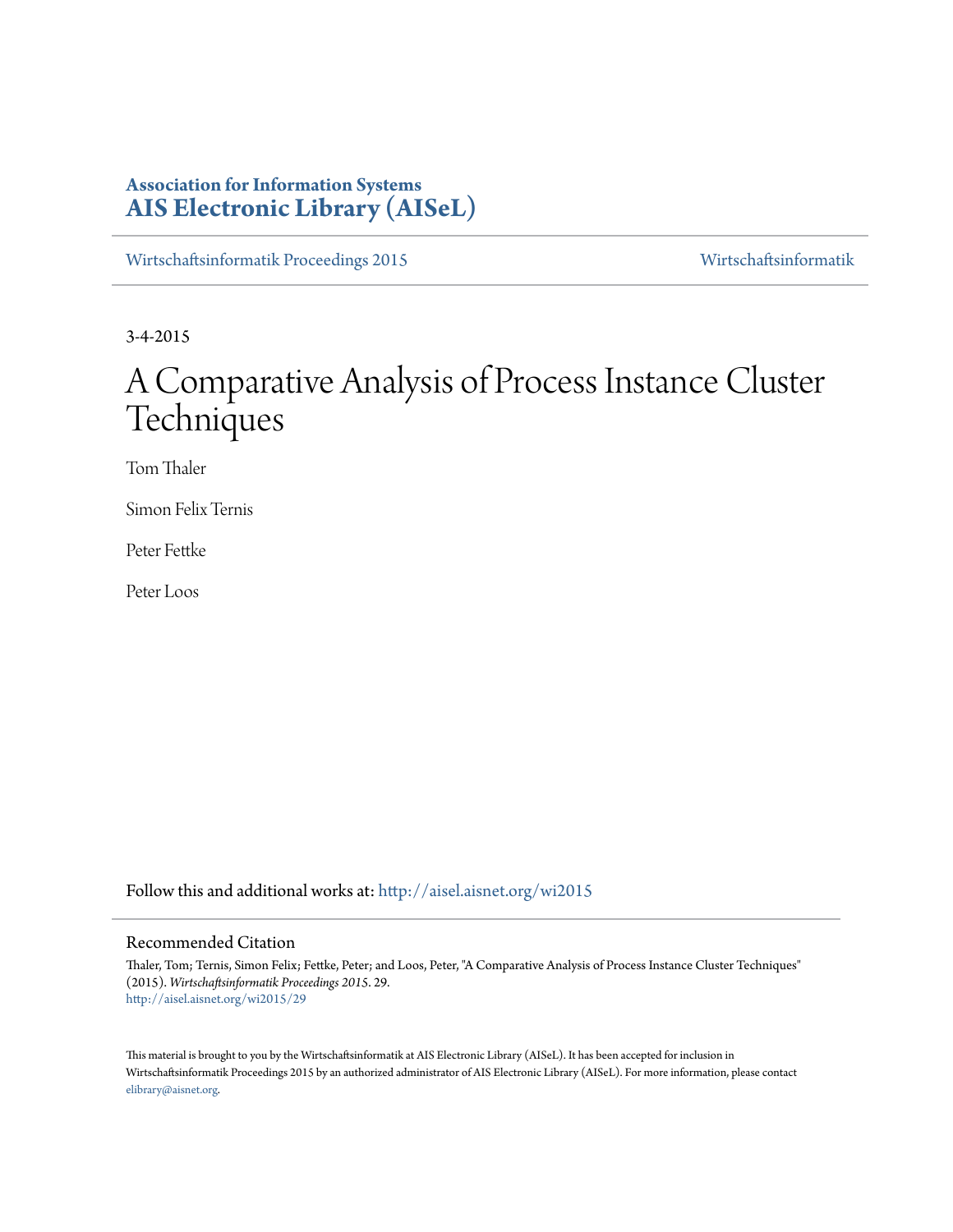# **A Comparative Analysis of Process Instance Cluster Techniques**

Tom Thaler, Simon Ternis, Peter Fettke, Peter Loos

Institute for Information Systems at the German Research Center for Artificial Intelligence (DFKI GmbH) and Saarland University, Saarbrücken, Germany {tom.thaler|simon.ternis|peter.fettke|peter.loos}@iwi.dfki.de

**Abstract.** The application of process mining and analysis techniques to the process logs of information systems often leads to highly complex results, e.g. in terms of a high number of elements in the mined model. Thus, clustering corresponding log files is mandatory in the context of an expedient analysis. Against that background, many cluster techniques have been developed during the last years but, at the same time, it is unclear how powerful they operate in particular application scenarios. Therefore, the paper at hand aims at analyzing and comparing the capabilities of existing cluster techniques with regard to different objectives. As a result, it is shown that some techniques are more suitable for the handling of particular scenarios than others and there are also general challenges in their application, which should be addressed in future work.

**Keywords:** Process Clustering, Process Mining, Business Process Management

## **1 Introduction**

The execution of business processes often causes unexpected dynamics, e.g. in terms of their behavior depending on a variety of parameters. At the same time, upcoming legal regulations as well as industry or company standards make it necessary to consequently check the process behavior against different demands. Moreover, the need for an elicitation and analysis of not yet covered business processes as a model, are of major importance for today's companies. Process-supporting business software, like ERP and workflow systems, generally produces process execution logs, which serve as a basis for such inquiries. However, analyzing these logs with e.g. process mining techniques is challenging as they may contain very heterogeneous execution information on many different processes and process variants. Thus, deriving process models based on the raw logs often leads to models of high complexity in terms of the number of contained elements [\[27\]](#page-15-0), which are hard to understand and to interpret.

Against that background, cluster techniques are used for separating the execution logs into groups containing similar process instances. Thereby, the intentions of clustering are manifold and range from the identification of different processes and process variants to the derivation of understandable process models with a limited number of elements. In fact, there are already isolated works like [\[28\]](#page-15-1), which evaluate

<sup>12&</sup>lt;sup>th</sup> International Conference on Wirtschaftsinformatik, March 4-6 2015, Osnabrück, Germany

Thaler, T.; Ternis, S. F.; Fettke, P.; Loos, P. (2015): A Comparative Analysis of Process Instance Cluster Techniques, in: Thomas. O.; Teuteberg, F. (Hrsg.): Proceedings der 12. Internationalen Tagung Wirtschaftsinformatik (WI 2015), Osnabrück, S. 423-437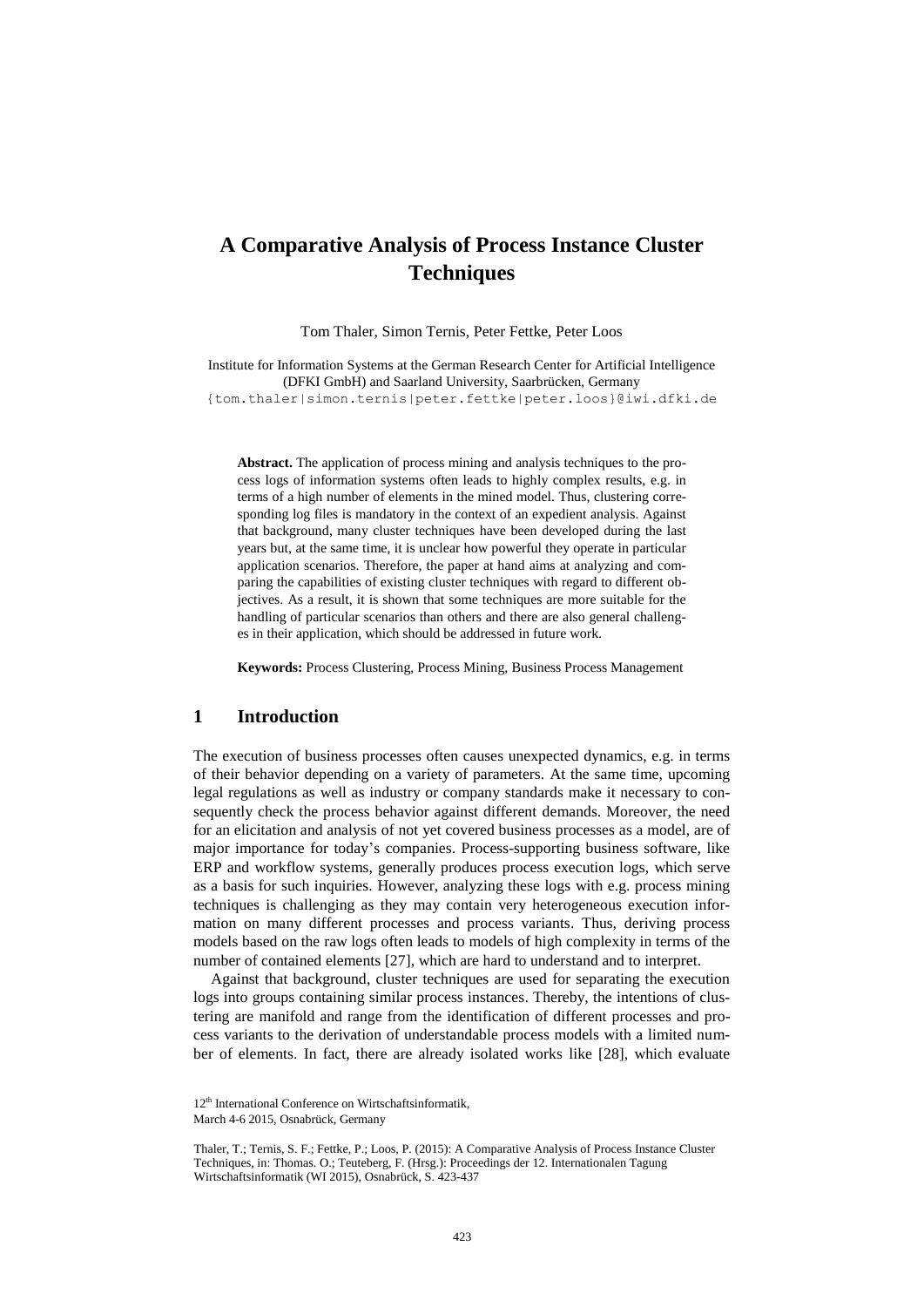different process mining algorithms with process models from practice or [\[22\]](#page-15-2) comparing selected process clustering techniques in specific contexts. However, a general overview on existing techniques as well a comprehensive comparison are missing. Moreover, it is still unclear how existing cluster techniques are characterized and how powerfully they operate in different application scenarios.

Hence, the paper at hand aims at filling that research gap in terms of analyzing the capabilities of existing techniques with regard to different objectives, whereby both theoretical analytical and practical empirical aspects are considered. Thus, the goal is not the evaluation of particular techniques in the context of sample experiments (which is partially carried out in the papers describing the algorithms and techniques) but their fundamental characterization, which is rooted in the established literature, as well as a comparative analysis of their capabilities in realistic contexts.

Within the theoretical analytical investigation, existing process instance cluster techniques are characterized by process mining specific and cluster theoretical aspects. In the practical empirical analysis, two areas of major interest are identified in the literature and serve as a basis for the design of two real life application scenarios. The first scenario analyzes the capabilities of existing techniques to separate a process log with regard to different processes, while the second scenario aims at reducing the complexity of the mined models and, thus, at improving its understandability.

In order to get a framework for the theoretical analytical investigation, a morphological box will be developed in section 2. Afterwards, in section 3, the relevant literature providing corresponding techniques is identified and characterized using that morphological box. In section 4, a selection of the cluster techniques is then analyzed in the practical empirical part of the work. The limitations of the analysis are discussed in Section 5, while Section 6 provides some concluding recommendations on the usage of particular techniques and their further development.

## **2 Morphological Box Describing Process Instance Cluster Techniques**

#### **2.1 Preliminary Note**

Developing a morphological box describing process instance cluster techniques requires the identification of relevant aspects within the cluster theory in general and in the field of process mining in particular. The development of a cluster technique is generally motivated by a concrete objective. Since the objective essentially affects the design of a particular technique, it is of high interest in both the field of process mining and the comparative analysis at hand. In addition to that, the representation of traces is also important in that context as it affects the choice of a particular cluster method. The distance measurement and the cluster approach with its specific characteristics are two important cluster-theoretical aspects, between which the basic literature (e.g. [\[14\]](#page-15-3)) generally distinguishes. With regard to the practical empirical analysis, the availability of an implementation of a technique is obligatory, too. Thus, both aspects are considered in the following as well.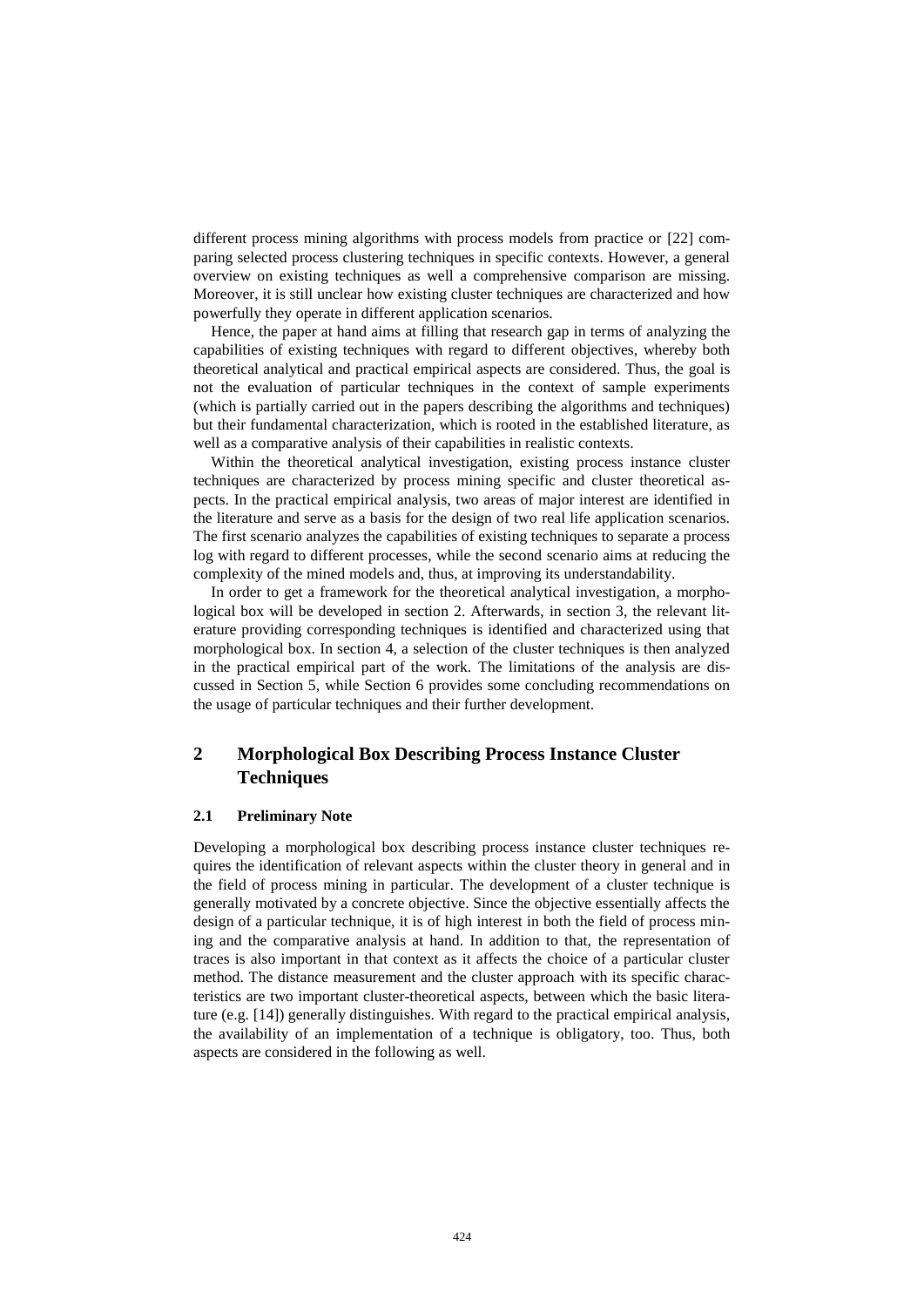#### **2.2 Description of Characteristics**

**Objective.** As mentioned in Section 1, one objective is the differentiation of business processes [\[6\]](#page-14-0) which are covered by a particular log file. This is also a general challenge of process mining as processes which do not have any relationships to each other might be modeled in an integrated manner. Thus, it might be meaningful to derive not only one but several process models from a log file. If that differentiation is already done or if the log file a priori covers exactly one process, it may be necessary to identify different execution variants [\[20\]](#page-15-4) or outliers [\[7\]](#page-14-1). Variants can be characterized by several aspects, as e.g. the proceeded activities, the involved employees, the affected commodity group, the process duration / costs et cetera [\[21\]](#page-15-5). As a refinement of that, outliers are variants with infrequent occurrence (e.g. exceptions). Against that background, the objective of process identification can be understood as a special case of variant identification. However, only that enables a detailed analysis of the as-is processes.

Another objective is to improve the understandability of the mined model(s). Hereby, it is distinguished between the reduction of complexity in terms of the number of elements in general and a decomposition of the resulting models in particular [\[5\]](#page-14-2). While the reduction of the number of elements solely leads to a growing number of single models, the decomposition also connects the resulting models in order to clarify their relationships. In addition, one might distinguish different levels of granularity. Thus, there are also cluster approaches focusing the hierarchization of the mined process model(s) [\[10\]](#page-14-3).

**Representation of Traces.** Generally, a trace can be represented in an *abstract* and in a *concrete* manner. The abstract representation provides a mathematical abstract view on a trace by using the vector space model. Different properties or characteristics describing a trace from a particular point of view are transformed to numerical values and serve as the elements of a vector. The authors of [\[21\]](#page-15-5) suggest some corresponding vector profiles including the control flow (activity profile and transition profile), organizational aspects (originator profile), specific case data (case attributes profile and event attributes profile) and performance aspects such as the size of a trace and the execution durations. The most common features are presented in [Table 1.](#page-4-0)

In contrast to that, the *concrete* representation provides a linguistically exact view on the traces based on node labels without any transformations. This view is often used for the description of examples in the traditional process mining literature (e.g. traces ABC, ACD, ACE). Corresponding distance measures solely work on the recorded activity sequences.

**Distance Measure.** A distance measure is a numerical value, calculating the distance between two objects. The value ranges from 0 (the objects are equal) and has no general upper bound in most cases (completely different). However, there are also normalized distance measures, for which an upper bound exists. Generally, the distance between the objects *i* and *j* is equal to *j* and *i*. The used distance measure depends on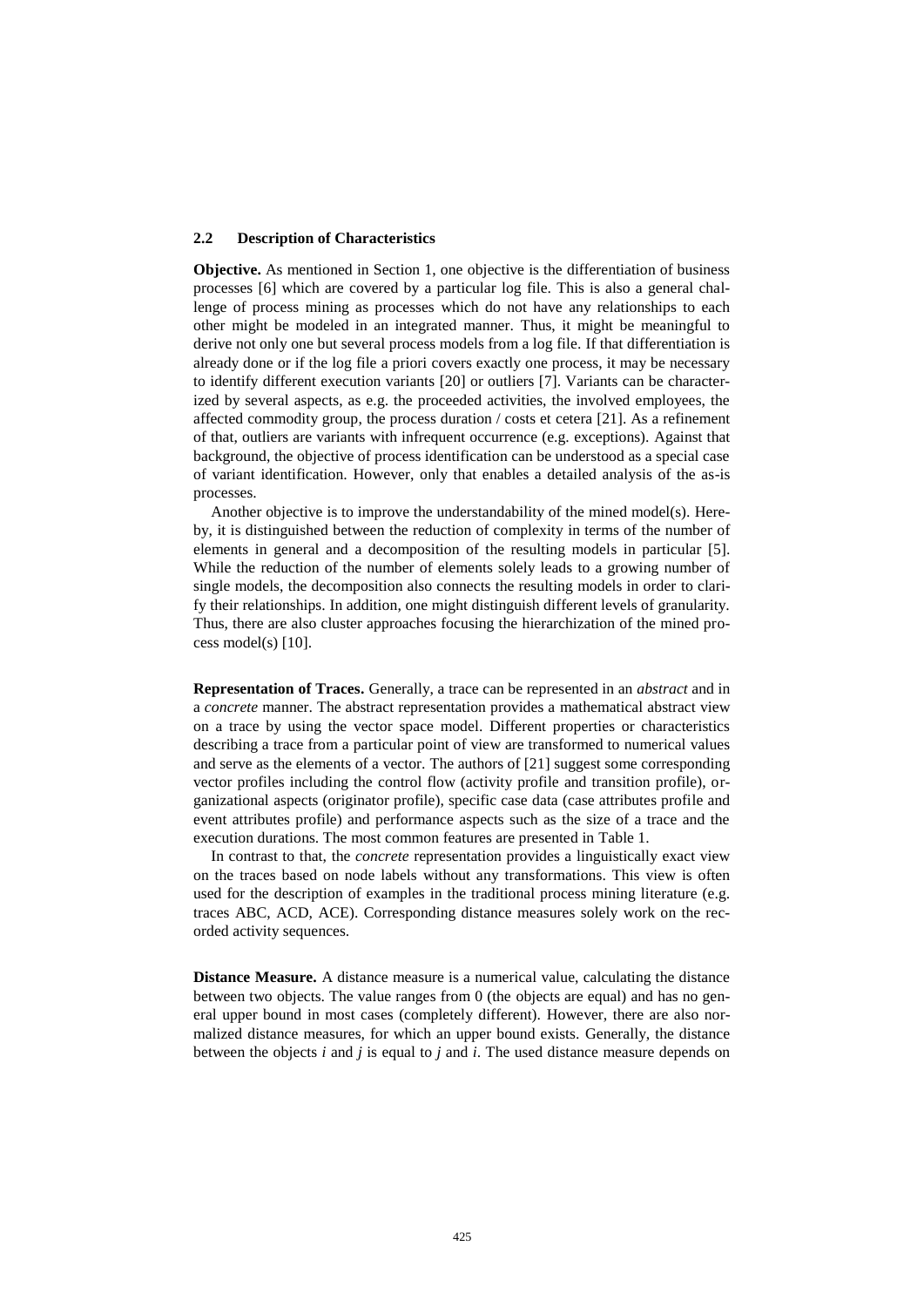the representation of a trace. In case of an abstract trace representation, the most common distance measures are the Euclidean, the Hamming and the Jaccard distance but the correlation between vectors and the cosine distance are relevant in some approaches as well. In case of a concrete trace representation, different kinds of edit distances are used to measure the distance between two strings. Thus, the number of edit operations (insert, delete, move) needed for the transformation of one string into another are calculated, whereby it is possible to use fixed or dynamic costs [\[13\]](#page-15-6) for the different operations. Furthermore, the Markov chain is sometimes used for the representation of clusters. In that case, a trace is allocated to the cluster, whose Markov chain has the highest probability to reproduce the trace. This strategy serves as an alternative to the traditional distance measures.

**Cluster Approach.** In order to divide a multiset of process instances into different groups, the basic idea is to determine the distance between all elements of the multiset and to put elements with low distances between each other in one group. The resulting groups should have a high inner density (low distance between all elements), while the distance between the produced groups should be high. Thereby, a variety of corresponding cluster approaches exists, which are generally divided into three categories – hierarchical, partitioning and density-based approaches [\[12,](#page-14-4) [14\]](#page-15-3).

<span id="page-4-0"></span>

| <b>Property</b>               | <b>Description</b>                                                          |  |  |  |  |  |  |  |
|-------------------------------|-----------------------------------------------------------------------------|--|--|--|--|--|--|--|
| activity profile [21]         | number of occurrences of each function in a trace                           |  |  |  |  |  |  |  |
| originator profile [21]       | number of events which have been caused by each originator                  |  |  |  |  |  |  |  |
| transition profile [21]       | number of occurrences of each combination of two activities                 |  |  |  |  |  |  |  |
| case attributes profile [21]  | individual case data attributes serve as the vector elements                |  |  |  |  |  |  |  |
| event attributes profile [21] | number of events with particular attributes                                 |  |  |  |  |  |  |  |
| performance profile [21]      | trace length, case / task durations, minimum, maximum, mean and medi-       |  |  |  |  |  |  |  |
|                               | an time difference between events of a trace                                |  |  |  |  |  |  |  |
| custom profile [21]           | individual case / event properties                                          |  |  |  |  |  |  |  |
| maximal repeat feature set    | number of occurrences of each maximal repeat (a subsequence that oc-        |  |  |  |  |  |  |  |
| [1]                           | curs in a maximal pair; a maximal pair is a pair of identical subsequences, |  |  |  |  |  |  |  |
|                               | which cannot be extended without destroying the equality)                   |  |  |  |  |  |  |  |
| super maximal repeat          | number of occurrences of each super maximal repeat (a maximal repeat,       |  |  |  |  |  |  |  |
| feature set [1]               | that never occurs as a substring of another maximal repeat)                 |  |  |  |  |  |  |  |
| near super maximal repeat     | number of occurrences of each near super maximal repeat (a super maxi-      |  |  |  |  |  |  |  |
| feature set [1]               | mal repeat, which is not contained in any other maximal repeat)             |  |  |  |  |  |  |  |
| maximal repeat alphabet       | sum of occurrences of each maximal repeat under the equivalence class       |  |  |  |  |  |  |  |
| feature set [1]               | of the repeat alphabet                                                      |  |  |  |  |  |  |  |
| super maximal repeat          | sum of occurrences of each super maximal repeat under the equivalence       |  |  |  |  |  |  |  |
| alphabet feature set [1]      | class of the repeat alphabet                                                |  |  |  |  |  |  |  |
| near super maximal repeat     | sum of occurrences of each near super maximal repeat under the equiva-      |  |  |  |  |  |  |  |
| alphabet feature set [1]      | lence class of the repeat alphabet                                          |  |  |  |  |  |  |  |

**Table 1.** Most common features for a vector representation of traces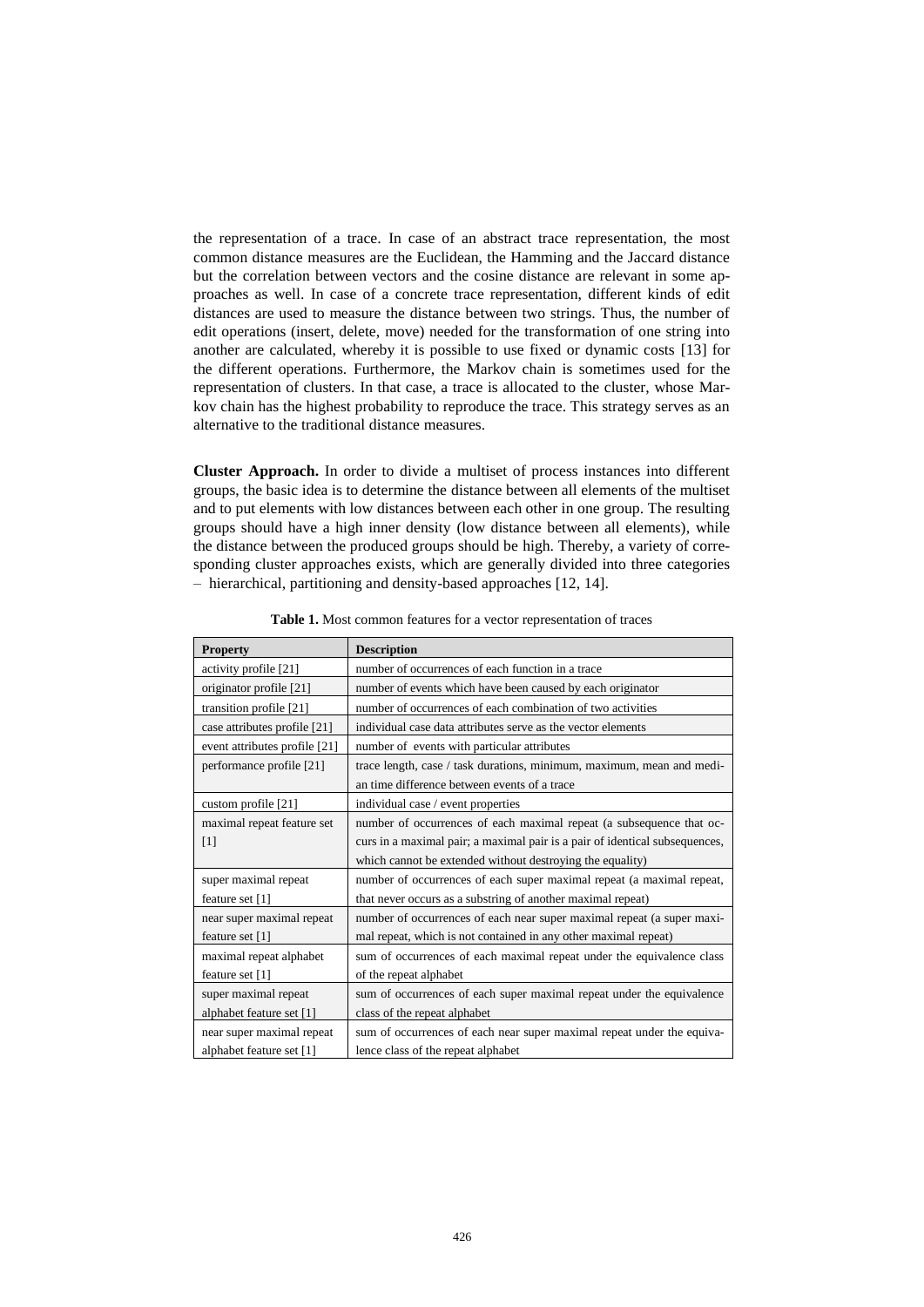Hierarchical approaches are subdivided into agglomerative and divisive algorithms, which differ in the order in which they create clusters. Agglomerative algorithms start with *n* clusters of size *1*, whereas divisive techniques start with *1* clusters of size *n*. An agglomerative cluster algorithm merges *two* clusters in every step until only one all-embracing cluster remains. On the contrary, divisive algorithms split an all-embracing starting cluster to *n* clusters of size *1*. Partitioning approaches construct *k* cluster centroids which are then iteratively altered. Density-based approaches focus on the inner density of each cluster. The input objects are examined to determine regions with a high density.

An important property of a cluster algorithm is the handling of the amount of clusters which should be produced. Three different characteristics can be distinguished, namely (1) the number of resulting clusters must be provided, (2) the algorithm automatically determines the number of clusters or (3) the maximal number of clusters must be provided as an upper bound. Another important property is the type of the cluster membership. Hard cluster algorithms allocate each input object to exactly one cluster, while fuzzy algorithms allow an allocation to multiple clusters at the same time.

With regard to particular cluster objectives, it might be meaningful to include an external validation directly to the cluster approach. E.g. in the context of process mining, the cluster approach of [\[3,](#page-14-6) [4\]](#page-14-7) explicitly considers the fitness of the process models to the log data (within a cluster) they are mined from.

In addition to the three mentioned cluster categories, other approaches, especially neuronal networks, are used in the context of clustering process instance data as well.

**Implementation.** Generally, the implementation of a cluster approach is of high interest as it is the only procedure that allows the application of particular techniques in the context of an evaluation or a real world scenario.

Basically, one may distinguish between whether an approach is implemented or not. Depending on the evaluation objectives and on the general parameters, it may also be important to know the attributes of an implementation, e.g. being publically available, open or closed source or distributed in a free or a commercial manner.

Based on the description of the characteristics above, the morphological box presented in [Table 2](#page-6-0) describing existing process instance cluster techniques was derived.

## **3 Selection of Process Instance Cluster Techniques**

In order to identify the relevant literature, the databases *Springer, ACM, IEEE Xplore, Ebsco, ISI Web of Science, ScienceDirect, Scopus* and *Google Scholar* were searched for the terms: "trace clustering" AND "process", "sequence clustering" AND "process", "clustering" AND "process instances", "clustering" AND "process mining", "clustering" AND "BPM", "clustering" AND "log data", "clustering" and "log files". It was desist from further restrictions like a time limit. Moreover, a backwards search was conducted on known journal articles and conference proceeding. The identified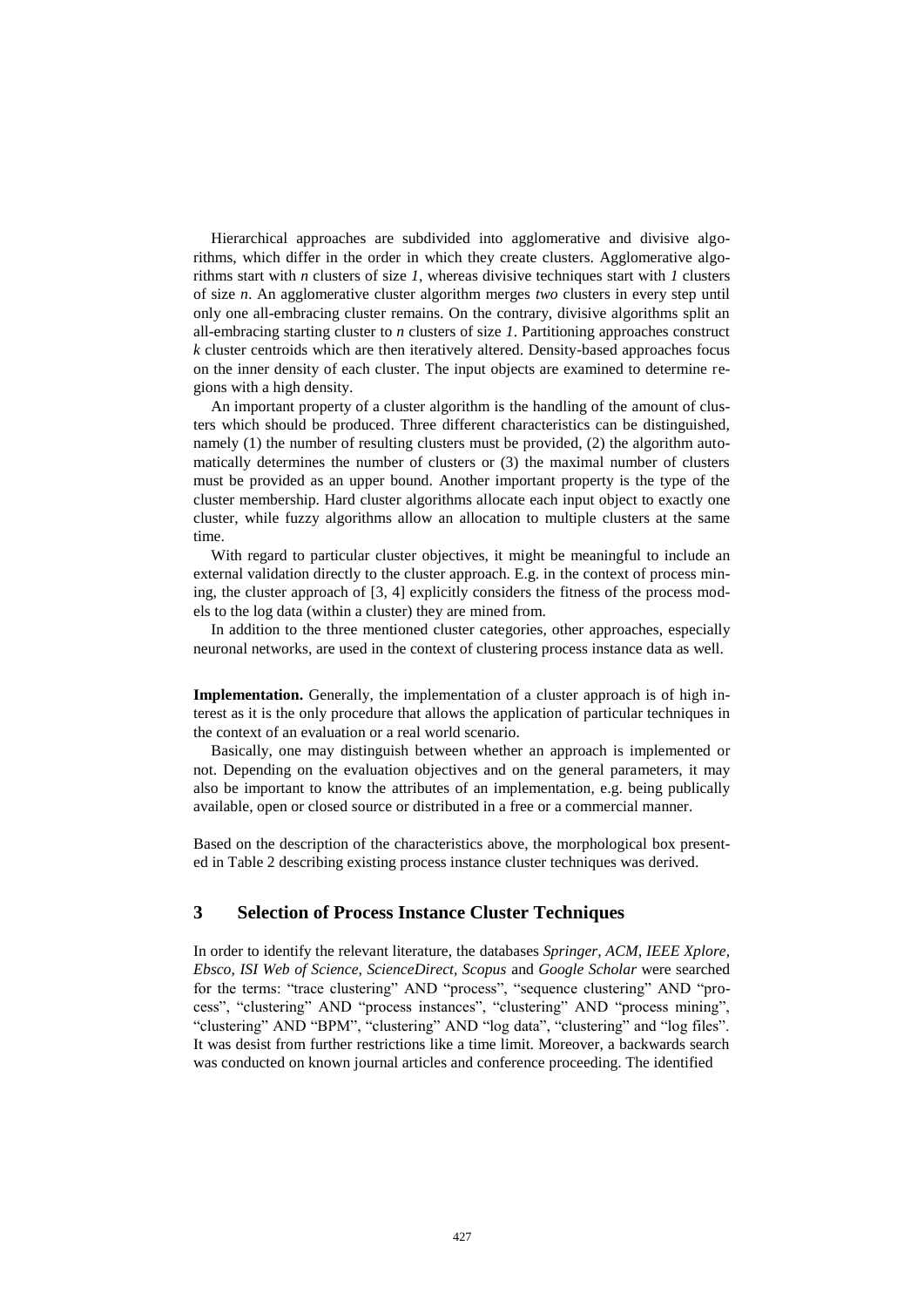<span id="page-6-0"></span>

| Process min-<br>ing specific<br>aspects | Prime<br>objective             | process<br>identification<br>(5%)   | variant<br>identifica-<br>tion (40%) |                                  | outlier<br>identification<br>(5%) | reducing com-<br>plexity (55%) |                                              | model de-<br>composition<br>(5%) |                                       |            | model hier-<br>archization<br>$(10\%)$ |
|-----------------------------------------|--------------------------------|-------------------------------------|--------------------------------------|----------------------------------|-----------------------------------|--------------------------------|----------------------------------------------|----------------------------------|---------------------------------------|------------|----------------------------------------|
|                                         | <b>Trace</b><br>representation |                                     | abstract (75%)                       |                                  |                                   | concrete $(25%)$               |                                              |                                  |                                       |            |                                        |
|                                         | <b>Distance</b>                | euclid $(55%)$                      |                                      |                                  | jaccard $(10\%)$                  | cosine $(10\%)$                |                                              | edit distance (fix<br>costs(5%)  |                                       |            |                                        |
|                                         | measure                        | hamming $(5%)$                      | correlation (5%)                     |                                  | markov chain<br>(20%)             |                                | edit distance (varia-<br>ble costs) $(10\%)$ |                                  |                                       | (25%)      |                                        |
| Cluster-theoretical aspects             | <b>Cluster</b><br>approach     | partitioning clustering<br>$(60\%)$ |                                      |                                  | hierarchal clustering<br>$(40\%)$ | density clustering<br>$(10\%)$ |                                              |                                  | neuronal network<br>(5%)              |            |                                        |
|                                         | <b>Cluster</b><br>assignment   |                                     | fuzzy $(10\%)$                       |                                  |                                   | hard (90%)                     |                                              |                                  |                                       |            |                                        |
|                                         | #Clusters                      | predefined (40%)                    |                                      | maximum prede-<br>fined $(10\%)$ |                                   |                                | undefined (45%)                              |                                  | depending on other<br>parameters (5%) |            |                                        |
| Implemen-<br>aspects<br>tation          | <b>Tool</b><br>distribution    | free $(50\%)$                       |                                      |                                  | commercial (0%)                   |                                | both $(5%)$                                  |                                  |                                       | none (45%) |                                        |
|                                         | Source code                    |                                     | open $(50\%)$                        |                                  |                                   | closed $(5%)$                  |                                              |                                  | not available (45%)                   |            |                                        |

**Table 2.** Morphological box describing process instance cluster techniques

*Hint:* The percentage values outline the occurrence within existing techniques. See Table 3 for details.

articles were selected concerning whether or not they consider the clustering of business process instance data. In case of more than one article developing a clustering approach (e.g. because of improvements or further developments), generally the newest article was taken into account.

Overall, 20 approaches were identified, which are now characterized using the developed morphologic box. 70% of the approaches name improving the understandability of the resulting models in general as the prime objective and also 55% focus the reduction of the complexity of the resulting model(s) in particular. The identification of different processes and process variants is the prime objective of 45% of the articles.

Furthermore, 75% of all approaches use an abstract trace representation, whereby the most often used distance measure is the Euclidean distance. Considering the cluster category, 60% of the approaches use a partitioning algorithm, even so a hierarchical clustering is applied in 40% (multiple assignments are possible, as some approaches provide the possibility to switch between different cluster algorithms). Furthermore, 45% of the approaches do not require an initial setting of the number of resulting clusters, however 40% do. Thus, only 5% allow the setting of a maximal number of resulting clusters. Moreover, 2 of the 20 approaches work with fuzzy clusters. The characterization of the particular process instance cluster techniques is presented in [Table 3.](#page-7-0)

Within the analyzed papers, 10 different implementations where explicitly named: ProM 5 – DWS Mining & Analysis [\[2,](#page-14-8) [9\]](#page-14-9), Microsoft SQL Server [\[6\]](#page-14-0), ProM 5 – Trace Clustering [\[21\]](#page-15-5), ProM 5 – Sequence Clustering [\[27\]](#page-15-0), ProM 5 – Fuzzy Miner [\[24\]](#page-15-7), reBPMN [\[17\]](#page-15-8), Markov Cluster Algorithm [\[7\]](#page-14-1), Medtric Process Mining Studio [\[20\]](#page-15-4), ProM 6 – ActiTraC [\[3,](#page-14-6) [4\]](#page-14-7) and Apromore [\[5\]](#page-14-2).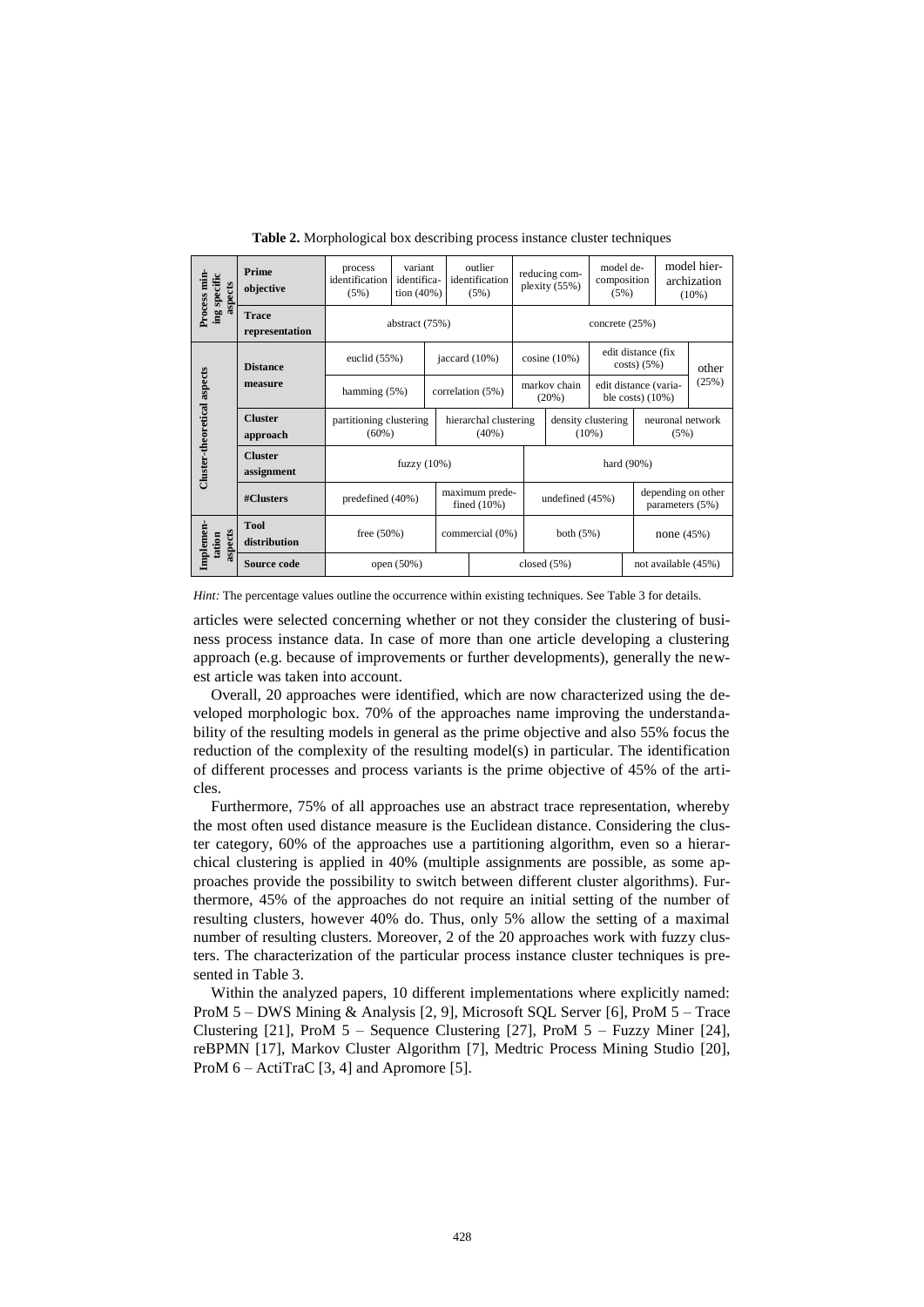| $\infty$       | 5         | ವ         | $\overline{\phantom{0}}$ | $\overline{\circ}$       | ū                       | $\overline{4}$ | ದ                       | 5               |                | 5                                             | $\circ$   | $^{\circ}$     |                 | G                        |                         | 4                  | ε                       | N                        |           | ID                                                  |                              |                                     |
|----------------|-----------|-----------|--------------------------|--------------------------|-------------------------|----------------|-------------------------|-----------------|----------------|-----------------------------------------------|-----------|----------------|-----------------|--------------------------|-------------------------|--------------------|-------------------------|--------------------------|-----------|-----------------------------------------------------|------------------------------|-------------------------------------|
| Ξ              | $\Xi$     | $\pm$     | $\overline{11}$          | [24]                     | Ξ                       | [27]           | $\Xi$                   | $\overline{21}$ | $\overline{2}$ | ज                                             | ↴         | $\overline{5}$ | $\overline{15}$ | ٦e                       | $\overline{20}$         | $\overline{\circ}$ |                         | ∞                        | <u>ල</u>  | Source                                              |                              |                                     |
| 2005           | 2013      |           | 2011<br>2012             |                          | $\frac{2010}{2010}$     | 2010           |                         |                 |                | $\frac{\frac{2012}{2008}}{\frac{2008}{2009}}$ | 2011      | 2014           |                 |                          | $\frac{2013}{2012}$     |                    | 2004                    | 2007                     |           | Year                                                |                              | <b>Table 3.</b> Literature analysis |
|                |           |           |                          |                          |                         |                |                         |                 |                |                                               |           |                |                 |                          |                         |                    |                         |                          |           | • Process Indentification                           |                              |                                     |
|                |           |           |                          |                          |                         |                |                         |                 |                |                                               |           | $\bullet$      | $\bullet$       | $\bullet$                | $\bullet$               | $\bullet$          | $\bullet$               | $\bullet$                | $\bullet$ | Variant Identification                              |                              |                                     |
|                |           |           |                          |                          |                         |                |                         |                 |                |                                               | $\bullet$ |                |                 |                          |                         |                    |                         |                          |           | <b>Outlier Identification</b>                       |                              |                                     |
|                | $\bullet$ | $\bullet$ | $\bullet$                | $\bullet$                |                         |                | $\bullet$               |                 | $\bullet$      | $\bullet$                                     |           |                |                 |                          |                         |                    |                         | $\bullet$                |           | Understandability:<br>Complexity                    | prime objective              |                                     |
|                |           |           |                          |                          |                         |                |                         |                 |                | $\bullet$                                     |           |                |                 |                          |                         |                    |                         |                          |           | Understandability:<br>Decomposition                 |                              |                                     |
|                |           |           |                          |                          |                         |                |                         |                 |                | $\bullet$                                     |           |                |                 |                          |                         |                    |                         |                          |           | Understandability:<br>Hierarchization               |                              |                                     |
| ٠              |           | $\bullet$ | $\bullet$                |                          | $\bullet$               | $\bullet$      |                         | $\bullet$       | $\bullet$      | $\bullet$                                     |           |                | $\bullet$       | $\bullet$                |                         | $\bullet$          | $\bullet$               | $\bullet$                |           | abstract                                            |                              |                                     |
|                |           |           |                          | $\bullet$                |                         |                | $\bullet$               |                 |                |                                               |           | $\bullet$      |                 |                          | $\bullet$               |                    |                         |                          |           | $\bullet$ concrete                                  | representa-<br>trace<br>tion |                                     |
| $\bullet$      | $\bullet$ | $\bullet$ | $\bullet$                |                          | $\bullet$               |                |                         |                 | $\bullet$      |                                               |           |                |                 | $\bullet$                |                         | $\bullet$          | $\bullet$               | $\bullet$                |           | Euclid                                              |                              |                                     |
|                |           |           |                          |                          |                         |                |                         | $\bullet$       |                |                                               |           |                | $\bullet$       |                          |                         |                    |                         |                          |           | Hamming                                             |                              |                                     |
|                |           |           |                          |                          |                         |                |                         | $\bullet$       |                |                                               |           |                | $\bullet$       |                          |                         |                    |                         |                          |           | Jaccard                                             |                              |                                     |
|                |           |           |                          |                          |                         |                |                         |                 |                |                                               |           |                | $\bullet$       |                          |                         |                    |                         |                          |           | Correlation                                         |                              |                                     |
|                |           |           | $\bullet$                |                          |                         |                |                         |                 |                |                                               |           |                | $\bullet$       |                          |                         |                    |                         |                          |           | Cosine                                              | distance measure             |                                     |
|                |           |           |                          |                          |                         | $\bullet$      |                         |                 |                |                                               | $\bullet$ |                |                 |                          |                         |                    |                         |                          | $\bullet$ | Markov chain                                        |                              |                                     |
|                |           |           |                          |                          |                         |                |                         |                 |                |                                               |           | $\bullet$      |                 |                          |                         |                    |                         |                          |           | <b>Edit-Distance with</b><br>fixed costs            |                              |                                     |
|                |           |           |                          |                          |                         |                | $\bullet$               |                 |                |                                               |           | $\bullet$      |                 |                          |                         |                    |                         |                          |           | <b>Edit Distance with</b><br>variable costs         |                              |                                     |
|                | $\bullet$ |           |                          | $\bullet$                |                         |                |                         |                 |                | $\bullet$                                     |           | $\bullet$      |                 | $\bullet$                |                         |                    |                         |                          |           | other                                               |                              |                                     |
|                | $\bullet$ | $\bullet$ |                          | $\bullet$                |                         | $\bullet$      |                         |                 | $\bullet$      |                                               |           |                |                 |                          |                         | $\bullet$          | $\bullet$               | $\bullet$                |           | • partitioning                                      |                              |                                     |
|                |           |           | $\bullet$                |                          | $\bullet$               |                | $\bullet$               | $\bullet$       |                | $\bullet$                                     |           | $\bullet$      | $\bullet$       | $\bullet$                |                         |                    |                         |                          |           | hierarchal                                          | ca                           |                                     |
|                |           |           |                          |                          |                         |                |                         | $\bullet$       |                |                                               | $\bullet$ |                |                 |                          |                         |                    |                         |                          |           | density                                             | <b>utegory</b>               |                                     |
|                |           |           |                          |                          |                         |                |                         | $\bullet$       |                |                                               |           |                |                 |                          |                         |                    |                         |                          |           | neuronal network                                    |                              | <b>cluster approach</b>             |
|                |           |           |                          | $\bullet$                |                         |                |                         |                 |                |                                               | $\bullet$ |                |                 |                          |                         |                    |                         |                          |           | fuzzy                                               | features                     |                                     |
| d              | d         | Þ         | $\overline{a}$           | ≂                        | $\blacksquare$          | P              | $\blacksquare$          | P               | p              | $\equiv$                                      | n         | $\mathbf{u}$   | $\mathbf{u}$    | $\blacksquare$           | $\Xi$                   | $=$ $\overline{a}$ |                         |                          |           | $\overline{z}$ $\overline{z}$ #cluster <sup>1</sup> |                              |                                     |
| $\overline{u}$ | Į         |           | $-1 -$                   | $\overline{\phantom{a}}$ | $\Xi$                   | Ŧ              | $\overline{\mathbf{u}}$ |                 | Ŧ              | ₼                                             | Ŧ         | u              | $\Xi$           | $\overline{\phantom{a}}$ | $\Xi$                   | – ∣⊐               |                         | u                        |           | $\sigma$ distribution <sup>2</sup>                  | implemen-<br>tation          |                                     |
| u              | $\circ$   | $\circ$   | $\circ$                  | $\circ$                  | $\overline{\mathbf{u}}$ | $\circ$        | $\overline{\mathbf{u}}$ | $\circ$         | $\circ$        | $\circ$                                       | $\circ$   | u              | IJ              | $\overline{\phantom{a}}$ | $\overline{\mathbf{u}}$ | $\circ$            | $\overline{\mathbf{u}}$ | $\overline{\phantom{a}}$ |           | $\circ$ source $3$                                  |                              |                                     |

 $12^{\text{th}}$ International Conference on Wirtschaftsinformatik, March

*Legend:* **1:**

p=predefined, u=undefined, m=maximum defined, d=depending on other parameters;

<span id="page-7-0"></span>**2:**

n=none, f=free, c=commercial, b=both;

**3:**

n=not available, o=open, c=closed

4-6 2015, Osnabrück, Germany

429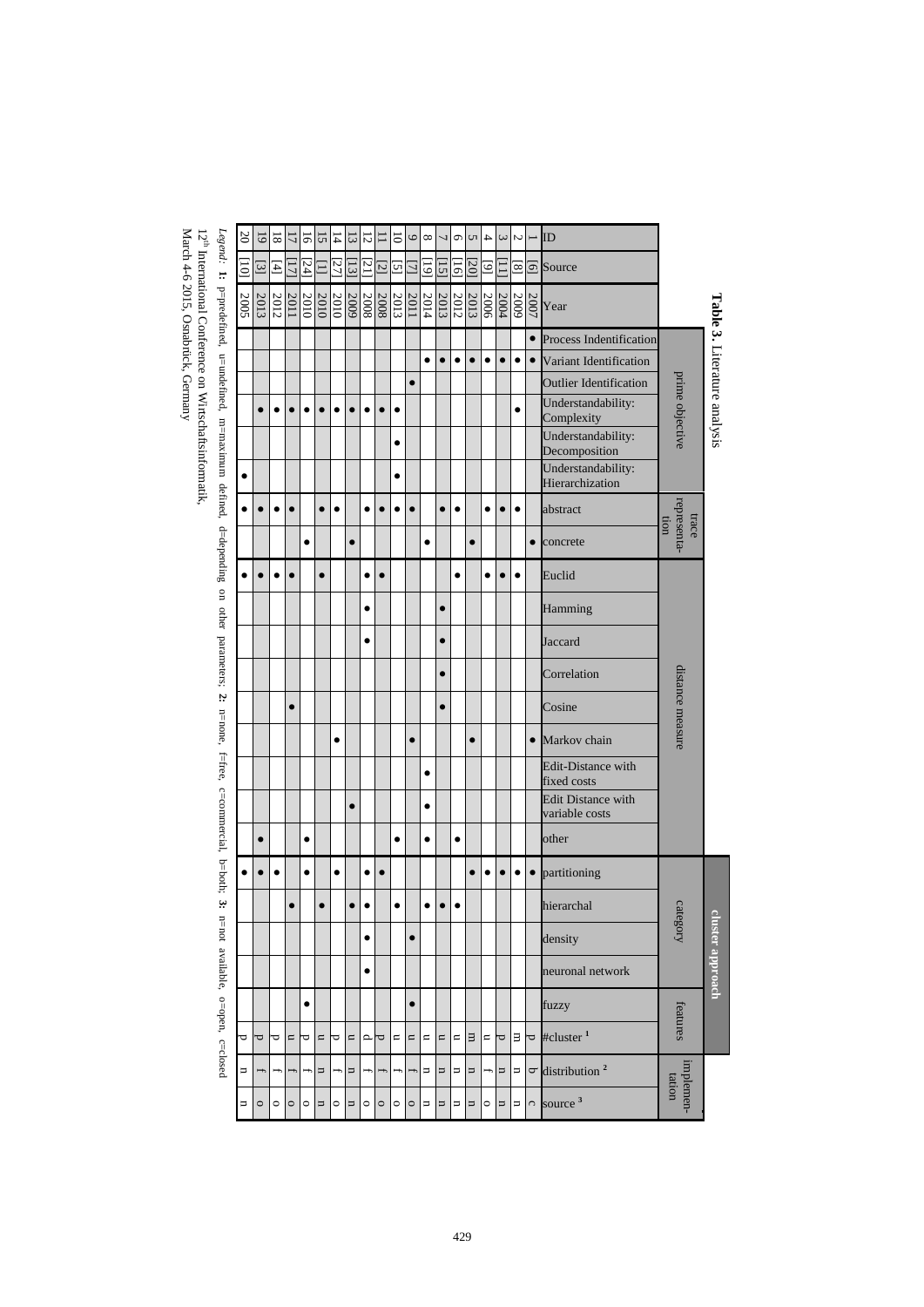## **4 Practical Empirical Analysis**

#### **4.1 Scenario Selection**

The idea of the practical empirical analysis is to get insights on how powerfully existing process instance cluster techniques operate in different application scenarios. Thus, two concrete scenarios where selected, covering the most important objectives in that area. The importance was ascertained based on the number of indications as a prime objective for developing a particular process instance cluster technique.

Nearly 50 percent of the analyzed papers named the identification of different process variants as their prime objective, while one of them explicitly named process identification. Against the background that the differentiation of processes is a special case of differentiating process variants, the first scenario aims at the separation of a log file with respect to different processes. Moreover, 55% of all analyzed papers primarily aim at the reduction of complexity of the mined models. Thus, the second scenario focuses on this aspect. The selection of that scenario allows to address the prime objective of 90% of all identified process instance cluster techniques (Table 3).

#### **4.2 Restriction of Selected Techniques**

Since it is necessary to have an implementation of a particular process instance cluster technique in order to analyze its behavior and compare it to others, only those techniques for which a working implementation is available are selected. Under the consideration of these conditions, the following techniques are applied in analysis, as all of them work with the same input data (IDs of table 3 are given in the brackets): DWS Mining and Analysis in ProM 5 (4, 11), Trace Clustering in ProM 5 (12), Sequence Clustering in ProM 5 (14), Fuzzy Miner in ProM 5 (16), ActiTraC in ProM 6 (18, 19). A further limitation leading to a subsequent selection of the cluster techniques may be the vectors representing the single cases, as some of them require further case or task information apart from the regular log requirements of process mining (case, task, timestamp, originator). The only affected cluster technique is that from [\[21\]](#page-15-5), as additional (partially individual) information on a case is described. However, the approach, as well as its implementation, allows the clustering without these data. Thus, no further restrictions were performed.

#### **4.3 Scenario 1: Process Identification**

The first scenario aims at the separation of a log file containing three different processes. The logs from the Incident Management process at RaboBank Group ICT [\[26\]](#page-15-9), the loan application process at a financial institute from the Netherlands [\[25\]](#page-15-10) and the translation process at the workflow system ANONYMIZED [\[23\]](#page-15-11), consisting of 500 instances each and overlapping in time, were randomly extracted and aggregated

<sup>12&</sup>lt;sup>th</sup> International Conference on Wirtschaftsinformatik

March 4-6 2015, Osnabrück, Germany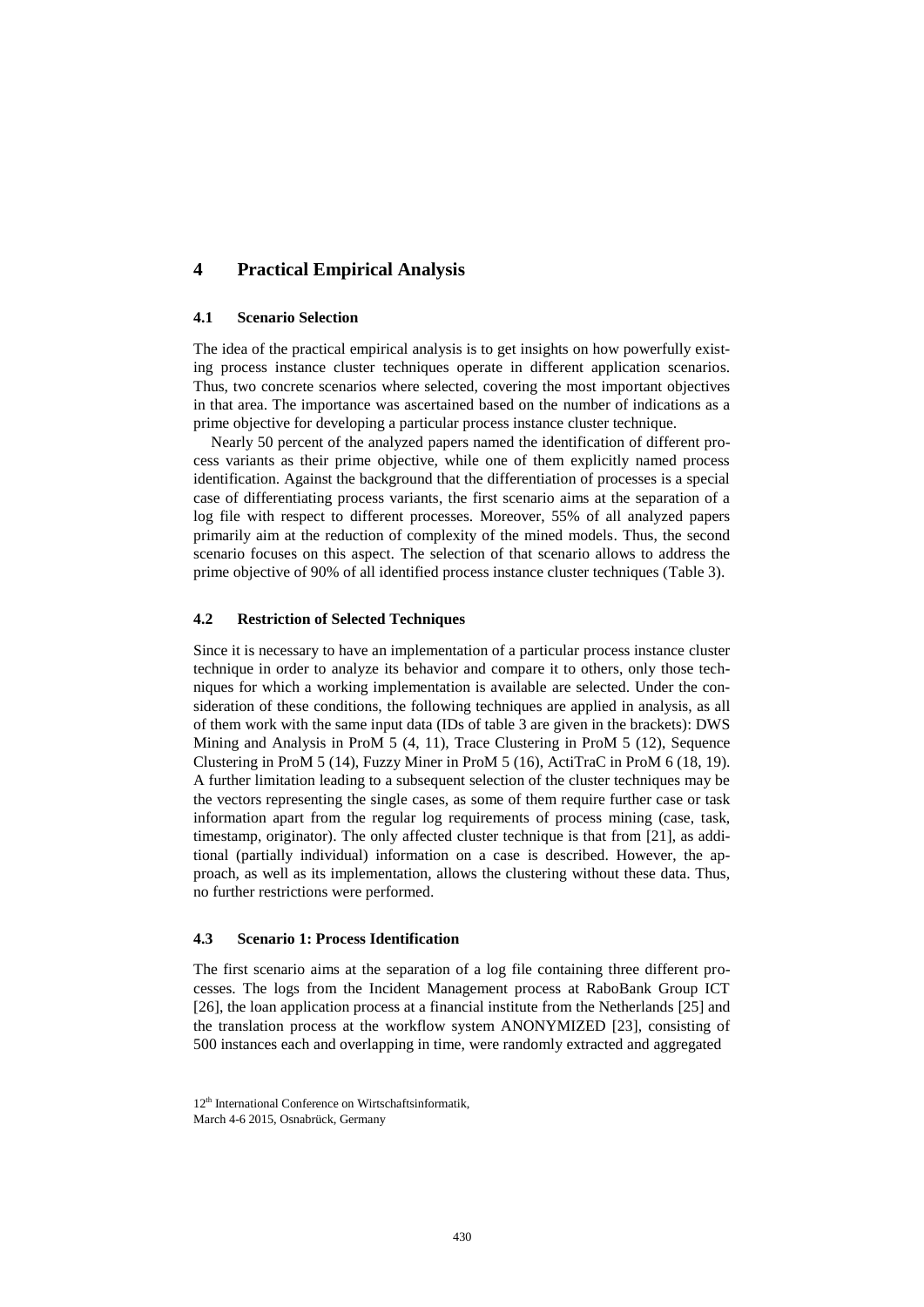<span id="page-9-0"></span>

|   |           |     | #instances           |     |    |     | #instances |     |           |                          | #instances |     |
|---|-----------|-----|----------------------|-----|----|-----|------------|-----|-----------|--------------------------|------------|-----|
| ັ |           |     |                      |     |    |     |            | m   | <b>AT</b> |                          |            | m   |
|   |           | 138 | 248                  | 137 | TC | 290 |            |     |           |                          |            | 97  |
| ∼ | <b>SC</b> | J   | 38                   | .90 |    |     | 29         | 499 |           |                          |            | 263 |
|   |           |     | $\overline{\Lambda}$ | רה  |    |     |            |     |           | $\overline{\phantom{a}}$ |            |     |

**Table 4.** Applied cluster techniques, number of cluster initially set to 3

*Legend:* C=Cluster-No; SC=Sequence Clustering; TC=Trace Clustering; AT=ActiTraC; F=financial traces; I=Incident traces; T=translation traces

to one new log file containing 1,500 instances overall. It was now tried to automatically separate the log file concerning the three different processes.

In a first step, for all cluster techniques allowing an initial setting of the number of resulting clusters (Sequence Clustering, Trace Clustering, ActiTraC), that parameter was set to 3, all other parameters were set to default. [Table 4](#page-9-0) shows that the three cluster techniques produce substantially different clusters. The Sequence Clustering approach [\[27\]](#page-15-0) derives three clusters containing a high amount of traces from all three processes. Since increasing the number of clusters to 6, 9, 12, 15 or 18 clusters leaded to the same result, it is concluded that the Sequence Clustering approach is not able to identify the different processes and adequately separate the log file in the intended manner. In contrast to that, the results of the other two approaches seem more promising. The third cluster of the Trace Clustering technique [\[21\]](#page-15-5) solely contains instances from the Incident process and, except for one outlier, also the first cluster only contains instances from one process – the loan application process. Nevertheless, cluster two contains traces from all processes but it is considerable that the cluster contains (nearly) all traces from the translation process. Increasing the number of clusters for this approach leads to more detailed results as the clusters do not only become clearer with regard to the different processes but also with regard to the identification of different execution variants. A visualization of a clustering leading to 12 clusters is presented in [Fig. 1a](#page-10-0), where all clusters (except for 1.1) solely contain traces from exactly one process. Furthermore, the resulting clusters from ActiTraC [\[3,](#page-14-6) [4\]](#page-14-7) are quite clear, as all three clusters solely contain instances from exactly one process. However, there are two variants of the translation process, while a cluster representing the Incident Management process is missing.

Also the cluster techniques which do not allow the initial setting of the number of resulting clusters were applied to the log files. The DWS Miner [\[2,](#page-14-8) [9\]](#page-14-9) produced 12 clusters, whereby 11 of them solely contain traces from exactly one process and only one cluster covers all three processes (F: 65, I: 107, T: 209). These 11 clusters cover 4 variants of the loan application process, 4 variants of the Incident Management process and 3 variants of the translation process. The aggregated binary significance matrix produced by the fuzzy miner [\(Fig. 1b](#page-10-0)) very clearly shows the three different processes as clusters with their contained activities.

As a result, it is generally possible to separate a log file with regard to different processes with particular cluster techniques. However, apart from the Fuzzy Miner, none of the used approaches was able to generate three clusters containing the 500 traces of the corresponding processes.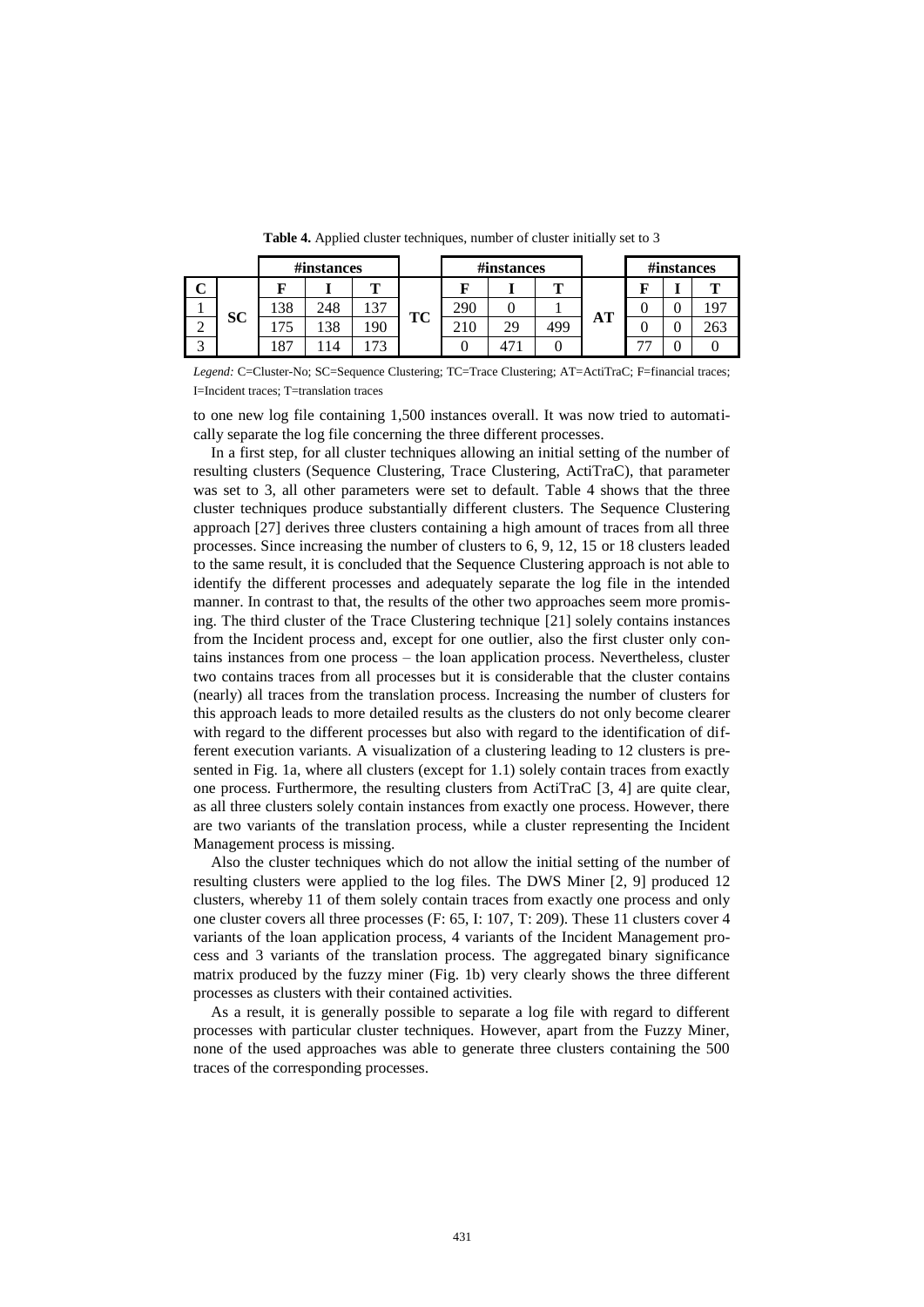

**Fig. 1.** Process separation with Trace Clustering and Fuzzy Miner

#### <span id="page-10-0"></span>**4.4 Scenario 2: Reducing Model Complexity**

The second scenario aims at the reduction of complexity of the mined models. Therefore, a log file containing 1,500 traces from the above mentioned load application process were created and used as the data basis for clustering.

Against the background that complexity is often understood as the size of a model in terms of its amount of nodes, edges and the relation between each other, the achievement of that objective is quantified with corresponding metrics. Generally, the HeuristicsMiner of ProM is used for deriving a model  $G$  for all generated clusters.

Since the resulting heuristic nets solely contain activity nodes and directed arcs, only complexity metrics considering exactly these constructs can be taken into account. Thus, referring to [\[18\]](#page-15-12), the metrics presented in Table 5 are selected to quantify the complexity of the resulting models. Indeed, the metrics CNC and CN have a very strong correlation. Though, as CNC represents a relation between arcs and nodes while CN provides an absolute difference, it is decided to calculate both. The corresponding values for the derived model [\(Fig. 2\)](#page-12-0) from the unclustered log file can be found in the last column of the table.

In contrast to the first application, only 4 (instead of 5) different cluster approaches are considered, which is grounded in the implementation of the Fuzzy Miner (16). Thereby, it is neither possible to look at the concrete clusters nor to mine different models from them. All other cluster techniques are applied with different parameterizations in order to find the best possible solution. An abstract of the aggregated result is presented in Table 5. All generated clusters from the applied cluster techniques lead to models with lower complexity than the unclustered log file in terms of the mentioned complexity metrics. However, there are substantial differences in the clusters produced by the different techniques. For example the Sequence Clustering approach [\[27\]](#page-15-0), which is applied in 5 different configurations (#c=3,6,9,12,15), produces clusters whose heuristic nets show a significantly higher amount of nodes and arcs than those from the other approaches (with parameterizations leading to a similar number of clusters). This can also be seen in the other metrics. However, the density seems to be quite low, which is grounded in the generally high amount of nodes. Thus, one should interpret these metrics only under the additional consideration of the other metrics.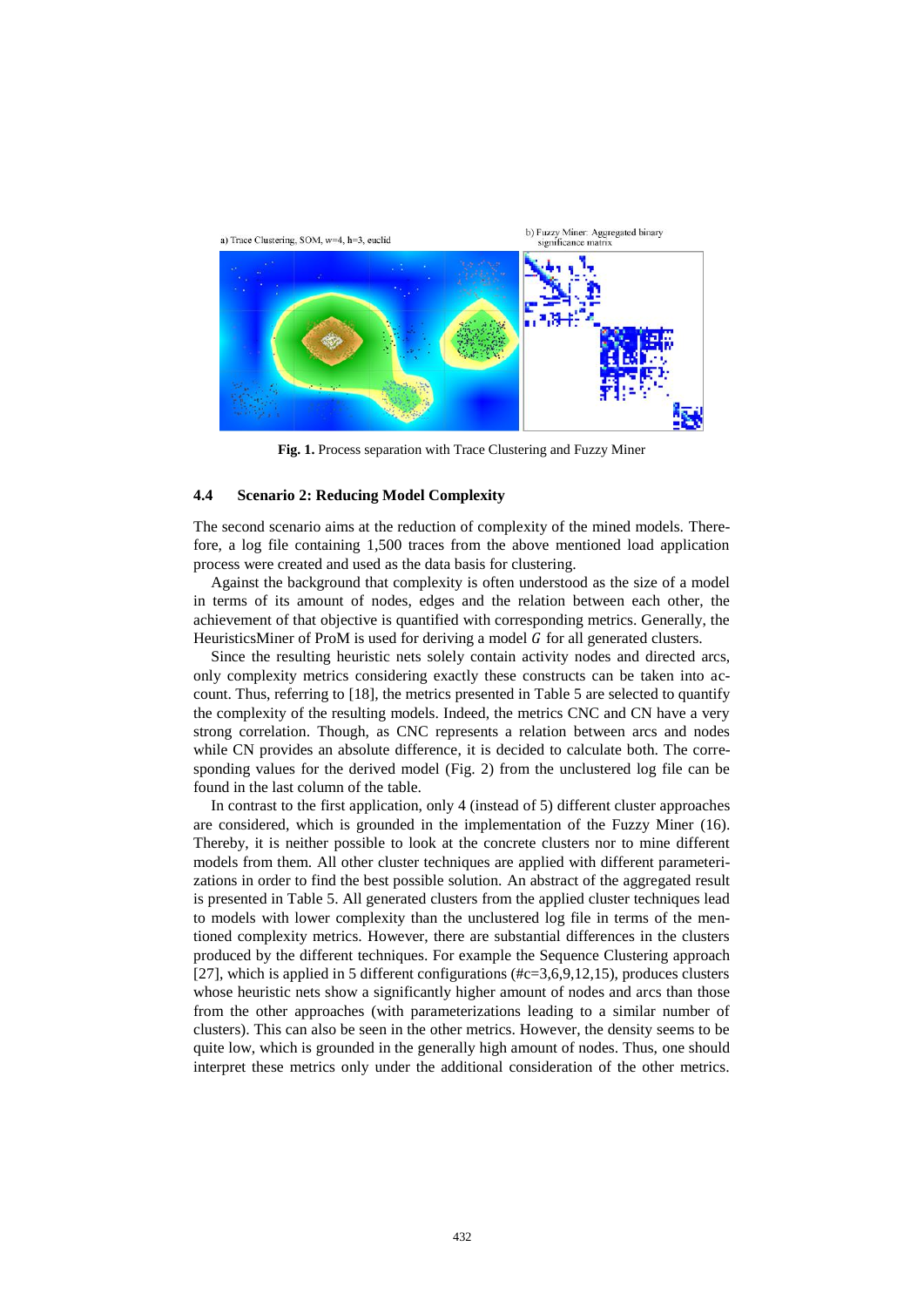The DWS [\[2,](#page-14-8) [9\]](#page-14-9), the ActiTraC [\[3,](#page-14-6) [4\]](#page-14-7) and the Trace Clustering [\[21\]](#page-15-5) approaches lead to clusters whose models have higher density values than the unclustered one, which is another effect of the lower number of nodes and arcs.

The ActiTraC approach always produces the same clusters in the standard configuration. E.g. if the number of clusters is set to 3 in one run and set to 6 in another, the first three clusters of the 6C-run are equal to the clusters derived with the 3C-run. In that configuration, only equal instances or part-of instances are considered, which are ordered by relevance (number of affected instances). Thus, the  $6<sup>th</sup>$  cluster of the  $6C$ run only covers 19 instances, so that it was not meaningful to set the number of clusters to a higher value in the standard configuration. In order to demonstrate the results, the heuristic nets derived from the produced clusters are presented in Fig. 2b (without the  $6<sup>th</sup>$  cluster, as it covers all other traces). One can see that these 5 simple models (in terms of complexity) describe over 40% of the whole log. In fact, the CN and the  $CNC$  values are generally lower than those of the other approaches.

Within the applied settings, the ActiTraC application with an ICS-fitness of 0.95 leads to the best values with  $c=5$ . The approach also presents the most promising overall results in terms of the metrics. Another special phenomenon can be observed in the behavior of the Trace Cluster approach [\[21\]](#page-15-5), which was applied in 7 different configurations (w=1, h=3; w=2, h=3; w=3, h=3; w=4, h=3; w=4, h=4; w=5, h=3;

|     |                | $\epsilon$<br>Seq | $\circ$<br>Seq | $\circ$<br>Seq | Seq 12 | 5<br>Seq $1$ : | DWS Std        | $5 - 5 - 5 - 10$<br><b>DWS</b> | Std<br>3<br>ActiTraC | $\circ$<br>ActiTracC<br>Std | $\circ$<br>ActiTraC<br>0.95 ICS | ကု<br>÷<br>FC | to unclustered)<br>(equal<br>$2 - 3$<br>PC |
|-----|----------------|-------------------|----------------|----------------|--------|----------------|----------------|--------------------------------|----------------------|-----------------------------|---------------------------------|---------------|--------------------------------------------|
|     | $\#\mathrm{c}$ | 3                 | 6              | 9              | 12     | 15             | $\overline{4}$ | 6                              | 4                    | 7                           | $\overline{7}$                  | 3             | 1                                          |
|     | min            | 94                | 68             | 34             | 54     | 34             | 31             | 10                             | $\overline{2}$       | $\boldsymbol{2}$            | $\overline{7}$                  | $\mathbf{2}$  | 141                                        |
| A   | avg            | 101.3             | 74.5           | 69.6           | 65.9   | 58.8           | 62.3           | 41.7                           | 21.5                 | 15.6                        | 47.3                            | 50.0          | 141.0                                      |
|     | max            | 109               | 89             | 80             | 81     | 86             | 102            | 108                            | 77                   | 75                          | 61                              | 133           | 141                                        |
|     | min            | 35                | 32             | 20             | 27     | 23             | 11             | 6                              | 3                    | 3                           | 6                               | 3             | 36                                         |
| N   | avg            | 35.7              | 34.7           | 31.8           | 32.3   | 30.9           | 22.5           | 19.0                           | 12.0                 | 10.1                        | 29.9                            | 16.7          | 36.0                                       |
|     | max            | 36                | 36             | 36             | 35     | 35             | 35             | 36                             | 36                   | 36                          | 35                              | 36            | 36                                         |
|     | min            | 2.611             | 1.889          | 1.700          | 1.806  | 1.478          | 2.214          | 1.667                          | 0.667                | 0.667                       | 1.167                           | 0.667         | 3.917                                      |
| CNC | avg            | 2.842             | 2.150          | 2.166          | 2.039  | 1.893          | 2.753          | 2.015                          | 1.076                | 1.062                       | 1.528                           | 1.908         | 3.917                                      |
|     | max            | 3.028             | 2.472          | 2.438          | 2.531  | 2.688          | 3.182          | 3.000                          | 2.139                | 2.083                       | 1.743                           | 3.694         | 3.917                                      |
|     | min            | 59                | 33             | 15             | 26     | 12             | 18             | 5                              | $\bf{0}$             | $\bf{0}$                    | $\overline{2}$                  | $\bf{0}$      | 106                                        |
| CN  | avg            | 66.7              | 40.8           | 38.8           | 34.6   | 28.9           | 40.8           | 23.7                           | 10.5                 | 6.4                         | 18.4                            | 34.3          | 106.0                                      |
|     | max            | 67                | 54             | 47             | 50     | 55             | 68             | 73                             | 42                   | 40                          | 27                              | 98            | 106                                        |
|     | min            | 0.075             | 0.054          | 0.059          | 0.056  | 0.040          | 0.086          | 0.057                          | 0.061                | 0.060                       | 0.045                           | 0.106         | 0.112                                      |
| Δ   | avg            | 0.082             | 0.064          | 0.071          | 0.065  | 0.064          | 0.167          | 0.160                          | 0.224                | 0.202                       | 0.075                           | 0.192         | 0.112                                      |
|     | max            | 0.087             | 0.072          | 0.089          | 0.082  | 0.087          | 0.318          | 0.333                          | 0.333                | 0.333                       | 0.233                           | 0.333         | 0.112                                      |

**Table 5.** Complexity measurement after log clustering with different approaches

Clustering: Seq  $x =$  Sequence Clustering with x clusters, DWS = DWS Miner with standard parameter and with clusters per split = max feature length = max splits = 5 and #features = 10, ActiTraC x Std = ActiTraC with x clusters and standard parameters, TC x-y = Trace Clustering with width=x and height=y; #c=number of resulting clusters;  $|A|$ = number of arcs; | $|N|$  = number of nodes;  $CNC := \frac{|A|}{|N|}$  coefficient of connectivity;  $CN = |A| - |N| + 1$  cyclomatic number;  $\Delta := \frac{|A|}{|N| \cdot (|N| - 1)}$ <br>density; highest and lowest values of each line are written in bold.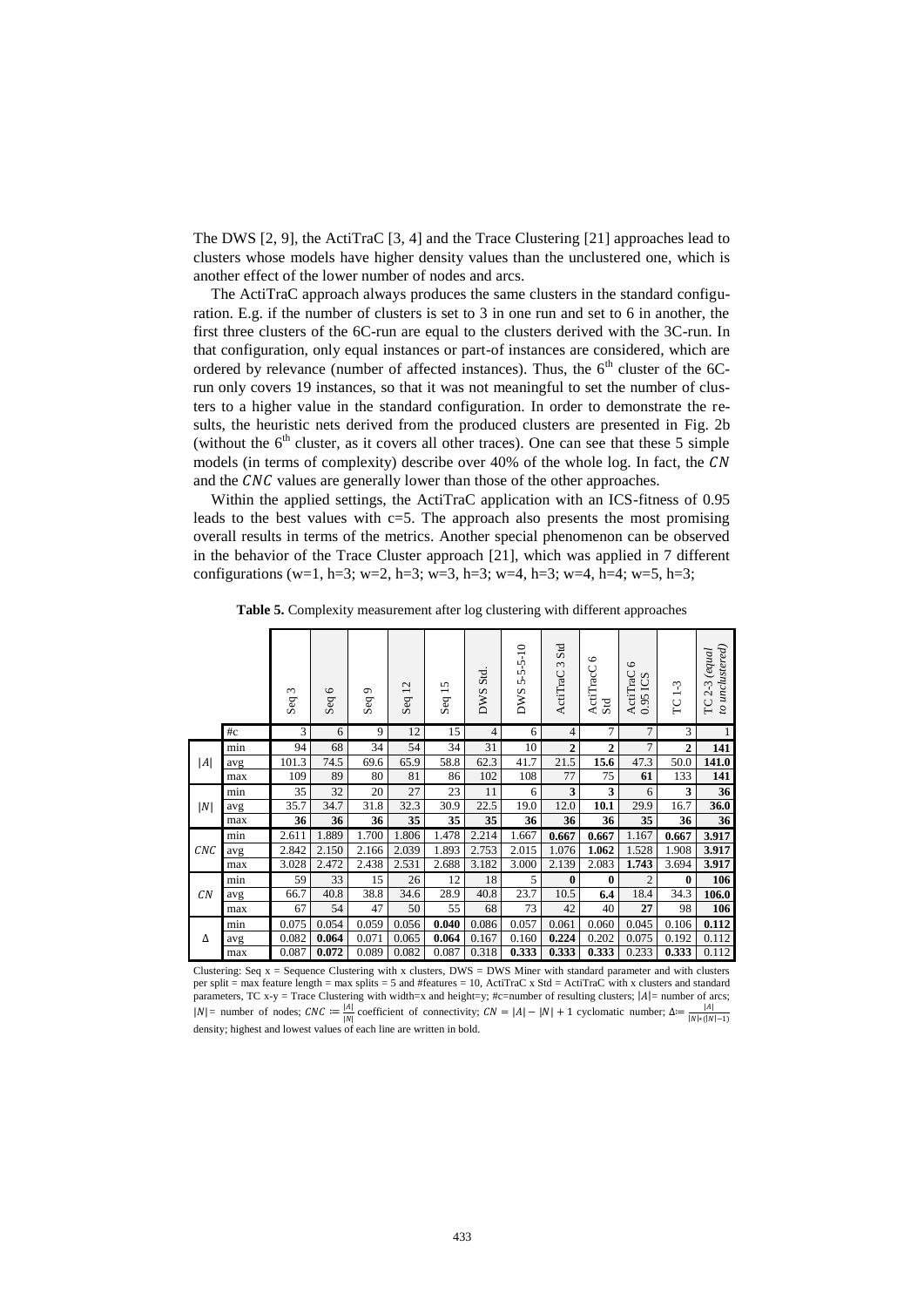

<span id="page-12-0"></span>**Fig. 2.** Heuristics net derived from unclustered log file and from ActiTraC clusters

 $w=5$ , h $=4$ ). The last four runs produced three clusters each, which are equal in all execution variants - one cluster with 8 arcs and 6 nodes, one with 3 arcs and 3 nodes and one with 132 arcs and 36 nodes. It was not possible to derive more than three clusters with the applied parameters and the configuration  $w=2$  and h=3 was not able to derive any cluster.

In a nutshell, there is a high amount of process instances only containing 2 to 10 activities. All approaches, except for the Sequence Clustering [\[27\]](#page-15-0), found such a cluster, thus, the approaches are generally suitable for the identification of process variants. However, the results highly depend on the parameterization of the particular cluster techniques. On the contrary, the Sequence Clustering approach [\[27\]](#page-15-0) produced clusters covering a homogenous amount of instances but with a comparatively high complexity.

## **5 Limitations**

A limitation concerning the practical empirical analysis is the parameterization of the cluster approaches with regard to the different application scenarios. In fact, several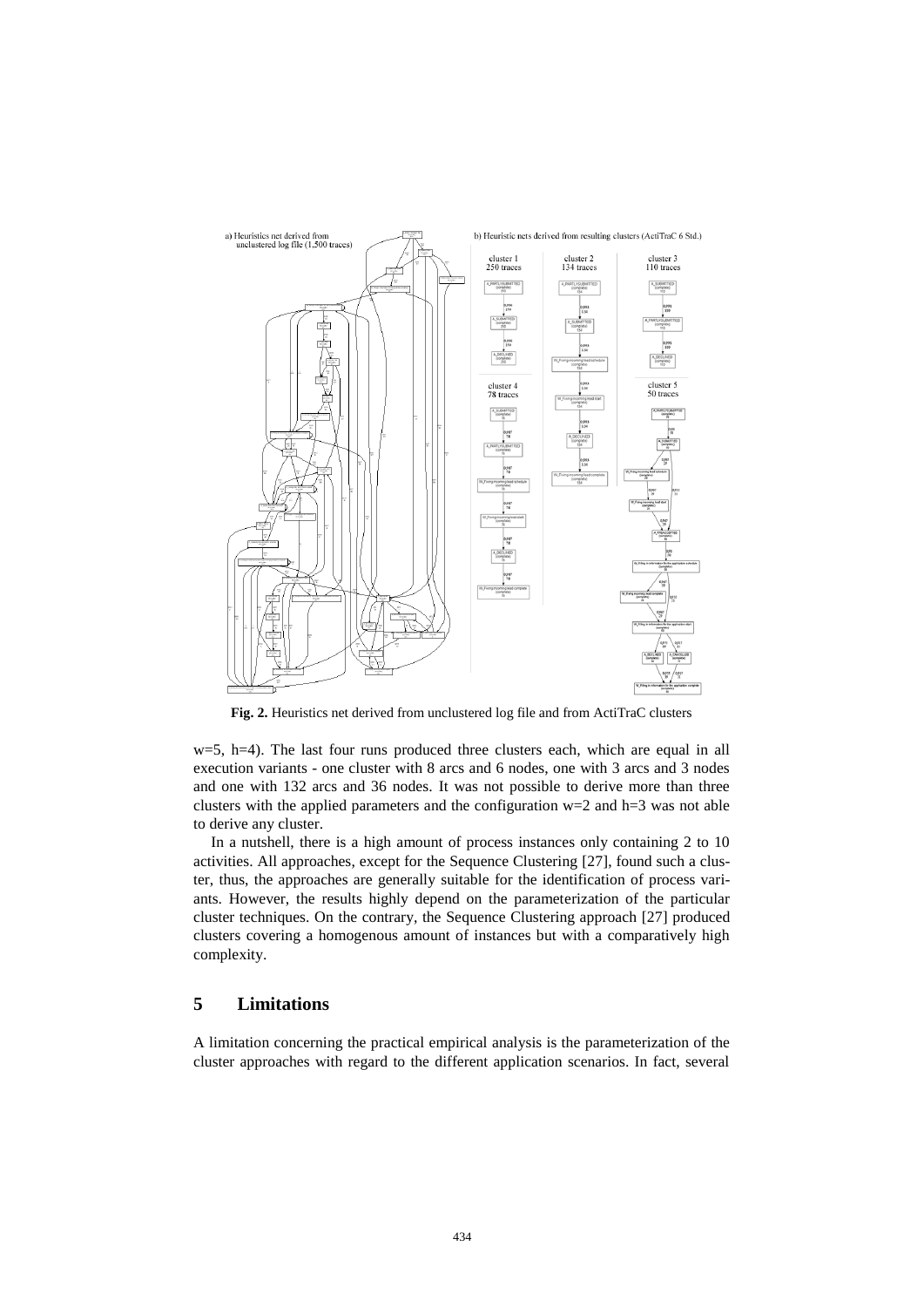parameterizations were tested, whereby a range leading to the best result in the borders of that parameterization could be identified. However, apart from the Sequence Clustering approach [\[27\]](#page-15-0) there is an infinite number of possible parameterizations, so that the results of the analysis are only valid in the borders of the ones applied. Thus, it cannot be excluded that other parameterizations lead to other results. Furthermore, although two scenarios with real execution data were conducted, it cannot be guaranteed that the cluster techniques perform differently in other scenarios.

Moreover, the Trace Clustering approach [\[21\]](#page-15-5) allows a plethora of different configurations, e.g. in varying the vector characteristics, choosing another distance measure or another cluster approach. The paper at hand only analyzed the behavior of the configuration which was identified as the best performing in [\[21\]](#page-15-5).

#### **6 Conclusion**

In summary, the paper at hand identified the currently available techniques for clustering business process instance data, characterized them based on a developed morphological box and analyzed their capabilities in two different application scenarios – (1) separating a log file containing traces from different processes and (2) improving the understandability of the resulting models in terms of reducing their complexity.

As a result of that comparative analysis, some of the available techniques are suitable for the handling of different objectives within bounds – others are less suitable. The Sequence Clustering approach [\[27\]](#page-15-0) was not able to separate different processes and led to underwhelming results in the context of reducing the complexity of the resulting models. The Trace Clustering approach [\[21\]](#page-15-5) presents the highest variability as it allows to change the trace characteristics, the distance measure and the clustering approach, thus, it is applicable in manifold contexts. Using the approach in the *most promising* configuration as mentioned in [\[21\]](#page-15-5), led to good results in separating traces from different processes. At the same time and in comparison to other approaches, it could not convince in reducing the complexity of the resulting models. However, another configuration may lead to much better results with regard to that objective. Within the first scenario, the Fuzzy Miner [\[24\]](#page-15-7) was the only approach undoubtedly detecting the three different processes, but also ActiTraC [\[3,](#page-14-6) [4\]](#page-14-7) and DWS [\[2,](#page-14-8) [9\]](#page-14-9) produced promising results in that context. However, they were not able to derive 3 clusters each containing all traces of one process. ActiTraC [\[3,](#page-14-6) [4\]](#page-14-7) was also able to reduce the complexity of the mined models (scenario 2) in a higher extent than the other approaches but also DWS seems to be adequate for handling that objective.

A further important finding is the parameterization being the main challenge applying the available techniques in concrete scenarios. Even if the parameters are well known in detail, it is barely possible to set them in an expedient manner. Since that setting also highly depends on the application scenario and on the given data, a general recommendation cannot be provided. Moreover, heuristics predicting the quality of the resulting clusters and determining an optimal configuration are missing.

Thus, there is a need for heuristics recommending promising settings for particular approaches based on the context. E.g. the number of resulting clusters could be set to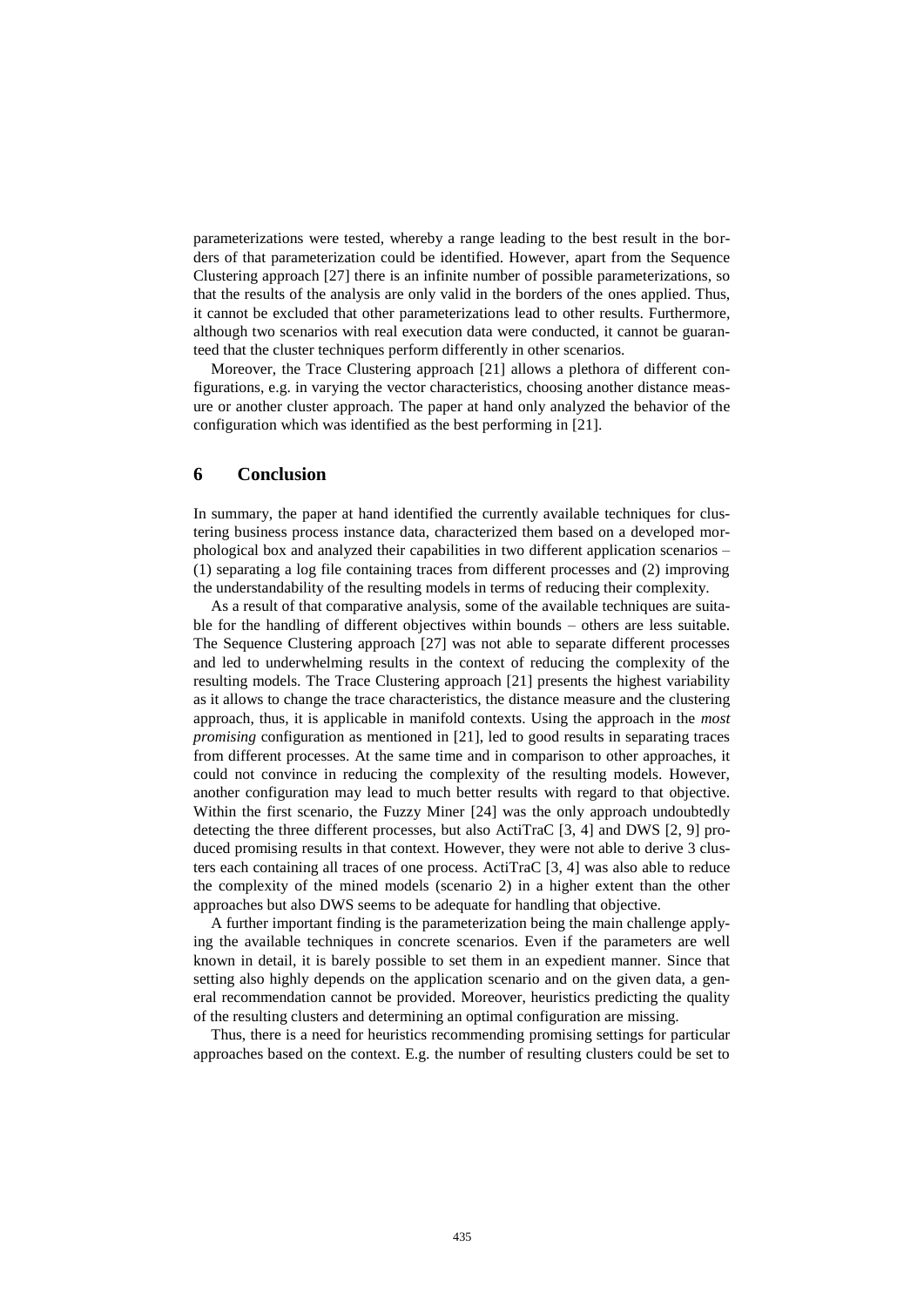the number of blocks resulting from an activity correlation matrix, similar to those in [Fig. 1b](#page-10-0). Developing such heuristics should be focused in future work and would highly improve the results and the usability of already existing techniques.

## **References**

- <span id="page-14-5"></span>1. Bose, R.P., van der Aalst, W.M.P.: Trace Clustering Based on Conserved Patterns: Towards Achieving Better Process Models. In: Rinderle-Ma, S., Sadiq, S., Leymann, F. (eds.) Business Process Management Workshops, vol. 43, pp. 170-181. Springer Berlin Heidelberg (2010)
- <span id="page-14-8"></span>2. de Medeiros, A.K.A., Guzzo, A., Greco, G., van der Aalst, W.M.P., Weijters, A.J.M.M., van Dongen, B.F., Saccà, D.: Process Mining Based on Clustering: A Quest for Precision. In: ter Hofstede, A., Benatallah, B., Paik, H.-Y. (eds.) Business Process Management Workshops, LNCS 4928, pp. 17-29. Springer, Berlin (2008)
- <span id="page-14-6"></span>3. De Weerdt, J., van den Broucke, S., Vanthienen, J., Baesens, B.: Active Trace Clustering for Improved Process Discovery. Knowledge and Data Engineering, IEEE Transactions on 25, 2708-2720 (2013)
- <span id="page-14-7"></span>4. De Weerdt, J., van den Broucke, S.K.L.M., Vanthienen, J., Baesens, B.: Leveraging process discovery with trace clustering and text mining for intelligent analysis of incident management processes. In: Evolutionary Computation (CEC), 2012 IEEE Congress on, pp. 1-8. (Year)
- <span id="page-14-2"></span>5. Ekanayake, C.C., Dumas, M., García-Bañuelos, L., La Rosa, M.: Slice, Mine and Dice: Complexity-Aware Automated Discovery of Business Process Models. In: Daniel, F., Wang, J., Weber, B. (eds.) Business Process Management, LNCS 8094, pp. 49-64. Springer, Berlin (2013)
- <span id="page-14-0"></span>6. Ferreira, D., Zacarias, M., Malheiros, M., Ferreira, P.: Approaching Process Mining with Sequence Clustering: Experiments and Findings. In: Alonso, G., Dadam, P., Rosemann, M. (eds.) Business Process Management, vol. 4714, pp. 360-374. Springer Berlin Heidelberg (2007)
- <span id="page-14-1"></span>7. Folino, F., Greco, G., Guzzo, A., Ponieri, L.: Mining usage scenarios in business processes: Outlier-aware discovery and run-time prediction. Data Knowl. Eng. 70, 1005-1029 (2011)
- 8. Folino, F., Greco, G., Guzzo, A., Pontieri, L.: Discovering Multi-perspective Process Models: The Case of Loosely-Structured Processes. In: Filipe, J., Cordeiro, J. (eds.) Enterprise Information Systems, vol. 19, pp. 130-143. Springer Berlin Heidelberg (2009)
- <span id="page-14-9"></span>9. Greco, G., Guzzo, A., Ponieri, L., Sacca, D.: Discovering expressive process models by clustering log traces. Knowledge and Data Engineering, IEEE Transactions on 18, 1010-1027 (2006)
- <span id="page-14-3"></span>10. Greco, G., Guzzo, A., Pontieri, L.: Mining Hierarchies of Models: From Abstract Views to Concrete Specifications. In: van der Aalst, W.M.P., Benatallah, B., Casati, F., Curbera, F. (eds.) Business Process Management, vol. 3649, pp. 32-47. Springer Berlin Heidelberg (2005)
- 11. Greco, G., Guzzo, A., Pontieri, L., Saccà, D.: Mining Expressive Process Models by Clustering Workflow Traces. In: Dai, H., Srikant, R., Zhang, C. (eds.) Advances in Knowledge Discovery and Data Mining, LNAI 3056, pp. 52-62. Springer, Berlin (2004)
- <span id="page-14-4"></span>12. Han, J., Kamber, M., Pei, J.: Data Mining: Concepts and Techniques. Morgan Kaufmann Publishers Inc. (2011)